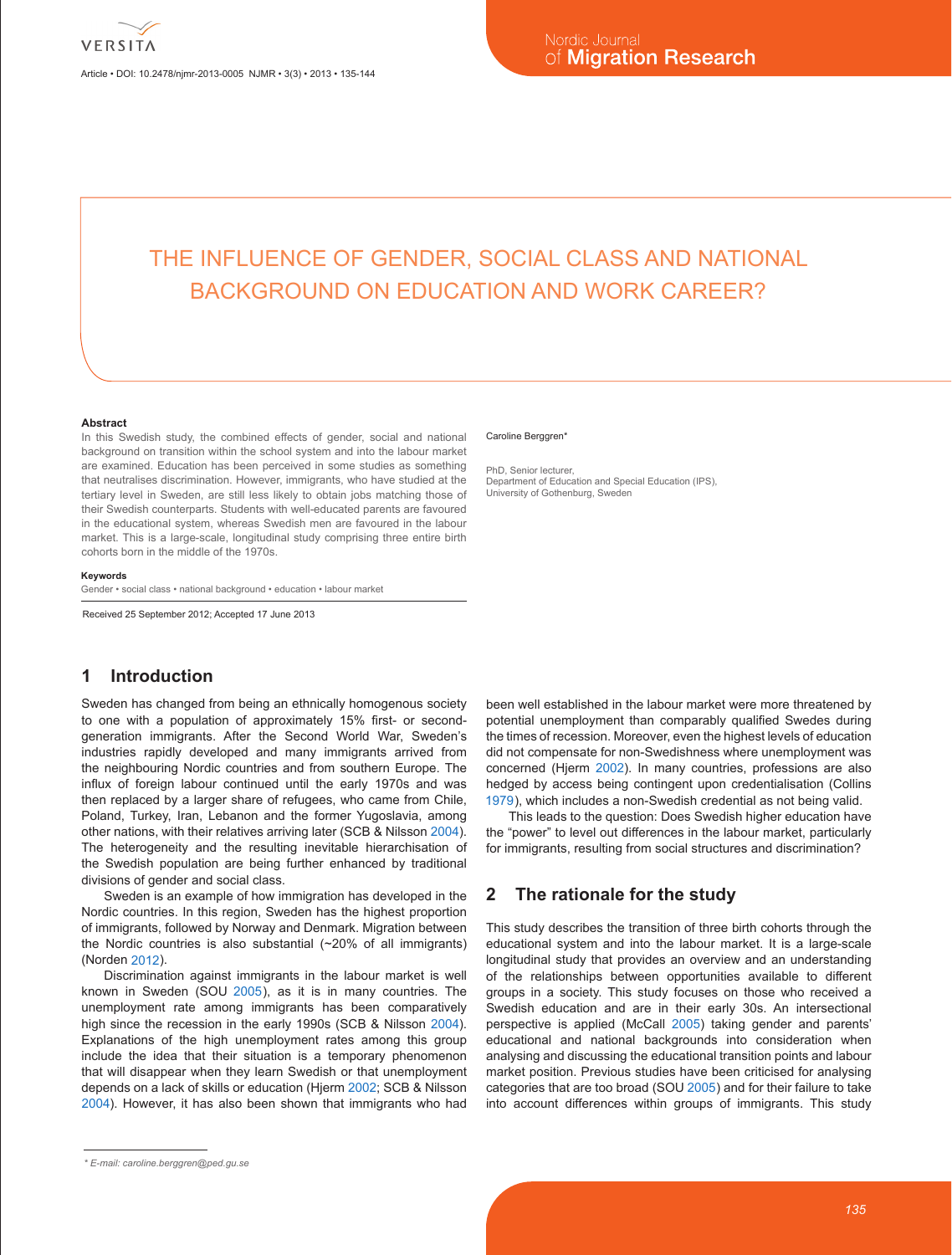divides people into categories according to different regions of origin, not into greater national or ethnic differentiation, but into sub-groups based on the traditional social structures of gender and social class (here, parents' education).

# **3 Factors influencing career options for different groups of students**

It is anticipated that factors such as gender, social background and immigration will influence education and work career (e.g. Jonsson & Rudolphi 2011; Kilpi-Jakonen 2012). In Sweden, the influence of social class on educational and career options has been debated since the 1940s (Härnqvist 1958), followed by gender (Svensson 1971; Wernersson 1977) and thereafter, immigrant background (Similä 1994). These factors interact and it is difficult to make any division when describing their influence. Therefore, social class and gender have been partly integrated into the description of the educational system and labour market, followed by a separate description of the general theories of social class, gender and immigrant background.

Four influencing factors are highlighted in this study: the organisation of the educational system and the labour market; social class; gender and national background/region of origin.

## *3.1 Educational system and labour market*

From the 1970s, compulsory schooling has required students to attend from the age of 7 until the age of 16, giving limited room for choice, with all pupils studying the same subjects with the possibility of choosing between levels of difficulty in only a few of those subjects (Marklund & Bergendal 1979; Skolöverstyrelsen 1969). Upper secondary school comprised both vocational and theoretical programmes, usually lasting 2 or 3 (and occasionally 4) years. Despite its coherent organisation, upper secondary school has always been divided by gender and social class to a considerable extent. Young men have been much more likely to choose vocational programmes with a technological learning, whereas young women have tended to study education, health care or theoretical programmes such as natural or social sciences. It was possible to enter certain higher education programmes after having completed a vocational programme, but upper secondary theoretical programmes offered more options. Approximately 85–90% completed upper secondary school during the 1970s and through the early 1990s (Svensson 2008). Generally, immigrant youth do not achieve as highly in education as Swedes (Skolverket 2005). These general estimates, of course, differ between gender, social class and national background, among other things (Jonsson & Rudolphi 2011; Lundqvist 2005; Skolverket 2005; SOU 2009). In accordance with the division in upper secondary school, higher education shows similar divisions (Börjesson 2007; Lindberg, Riis & Silander 2011). A larger proportion of women than men (slightly more than 50% of women while less than 40% of men, at the age of 25 years) have enrolled in higher education, which implies that women of both academic and nonacademic family backgrounds have been more likely to obtain higher education degrees (HSV 2008). The large proportion of women in higher education can be explained by the gender segregated labour market (SOU 2004).

The extension of the public sector during the 1970s, among others with accessible and affordable pre-school for all children, facilitated the increase of women in paid labour force. Women's labour force participation is almost as high as men's (~80 %); however, part time work is much more common among women (~50 %; SCB 2008). The public sector is the primary employer within the fields of health care and education professional occupations where a licence is required (preschool teachers and after school care pedagogues are educated through higher education); thereby "forcing" more women than men to complete higher education degrees. It could also be expected that public organisations are more likely to rely on credentials than on networks when appointing new staff, which would facilitate, or at least not disadvantage, women and immigrants who are less likely to have useful networks in this respect (Behtoui & Neergaard 2012; Berggren 2011; OECD 2010).

#### *3.2 Social class and parents education*

Parents' level of education is known to influence their children's interest, motivation and choice by being a model and by having access to different kinds of resources (capital), for example, network and private means. There is an association between higher levels of education and "valuable" social network. Parents with ample resources can help their children to manoeuvre successfully within the educational system and access better jobs, even at lower educational achievement levels (Behtoui & Neergaard 2012; Bourdieu 1977; Moi 1991). Nowadays, there are as high expectations for upper middle class women to reproduce their social status as there are for men (Arnot, David & Weiner 1999).

### *3.3 Gender*

As mentioned above, the Swedish educational system from upper secondary school and continuing into the labour market is clearly gender divided. This division can be explained by the gender system being repeated through the logics of difference and hierarchy (e.g. Acker 1990; Hirdman 2003; Ridgeway & Correll 2004). First, the difference means that women and men are seen as two separate categories with different characteristics. In the educational system, women's ascribed characteristics, such as diligence, responsibility and hardworking nature, are more in line with the requirements than men's ascribed characteristics, which among others include selfconfidence, dominance and independence. Ever since women and men have been taught and assessed in the same school system (compulsory school from 1842 and high school/upper secondary school from 1927), the evaluation has been to the advantage of women (Arnesen, Lahelma & Ohrn 2008). However, women's higher educational achievements seem not to have improved their situation in the labour market correspondingly (Smetherham 2006), an explanation could be less access to the "right" social capital (Behtoui & Neergaard 2012). It must be observed that the variation in behaviour and traits is larger within than between the group of men and women (Hyde 2005). Second, hierarchy or dichotomy is likely to lead to an inbuilt implication of a difference in value, like "good– bad". The dichotomy "man–woman" offers an interpretation that men are the norm, the reference, giving them an advantage in relation to women in most situations (Hirdman 2003; Ridgeway 2009; Ridgeway & Correll 2004). Despite seemingly constant and typical behaviours for men and for women, they differ over time and between cultures (Fuchs Epstein 1999). When there is a change, it occurs particularly during periods of rapid change or crisis (Hirdman 2003). An example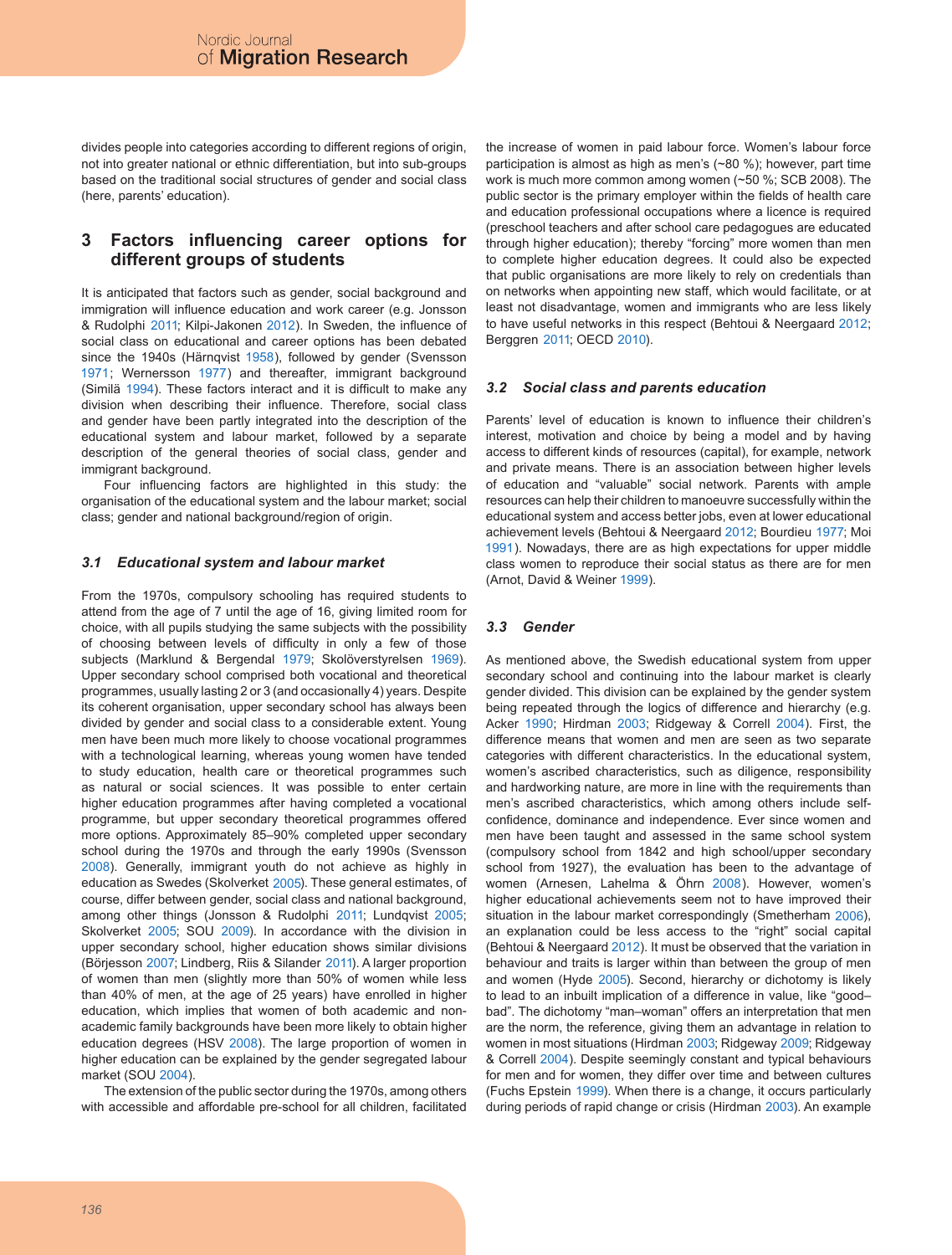of this could be moving to another country (Hondagneu-Sotelo & Cranford 1999). Different gender order in Sweden, compared with one's country or culture of origin, may lead to disrupted power relations in both work life and private life, influencing educational choices and career aspirations. For example, immigrant men may find themselves placed in subordinate positions in relation to Swedish women.

## *3.4 Region of origin*

Arriving in a new country usually implies a period of adaptation. To be successful in education presupposes an understanding of the expectations and rules within the school system (Bourdieu & Passeron 1990). The chance to find employment in line with one's education or previous career depends among other things on trade conditions and network. As mentioned above, education and social class influence the size of the network; in addition, immigrant background is associated with less access to "valuable" social network (Behtoui 2007; Behtoui & Neergaard 2012). Some groups of immigrants accommodate easily and quite rapidly into their new country, whereas others never do. There are two aspects: on the one hand, the acceptance from the majority group; on the other hand, the intensions/frames of reference within the minority group. The most common explanation for immigrants' failure to be accepted is that the majority group judges immigrants as a group rather than individually. Moreover, people belonging to a minority group are perceived as different and as "others", often presumed to be less capable than the majority group (Ahmed 2007; SOU 2005; Stören 2004). However, in Sweden, there are also examples of the opposite, in that Englishspeaking immigrants from the US or the UK are sometimes perceived as being even more capable than the majority population in certain aspects. The division "we–them" is similar to the gender division and is also recreated at different levels in society, structurally, culturally and individually (SOU 2005). In contrast to the gender division, groups with different national or cultural backgrounds may not meet on an everyday basis (Ridgeway & Correll 2004).

## **4 Methodological framework and considerations**

#### *4.1 Transition points*

This study analyses three transition points: groups of students who have 1) completed upper secondary school; 2) completed 2 years of higher education studies (corresponding to the lowest degree level) and 3) obtained an employment requiring at least post-secondary skills (ISCO 3). Finally, there is an analysis of those who obtained employment with post-secondary skill requirements, irrespective of their education.

### *4.2 National groupings/regions*

National background has been defined according to nine large regions. In addition to 1) Sweden, they are; 2) the other Nordic countries; 3) Central Europe including Northern America and Australia; 4) Southern Europe, that is, Spain to Turkey; 5) Eastern Europe, for example, Russia, the Baltic Countries and Albania; 6) South America and the Caribbean; 7) Africa and the Middle East; 8) East Asia, for example, China and Indonesia and 9) West Asia, for example, the West Bank, Kazakhstan and India. Sweden does not record religion, ethnicity or skin colour in its registers. An aggregation into more or less wealthy countries did not seem to be appropriate, since some groups within a society are more likely to migrate (e.g. well-educated, political activists, poor and ethnic minorities) than others; and an aggregation of countries according to the dominating religion did not seem to be a good alternative either, since there is little evidence of achievement differences based on religion (Støren & Helland 2010).

Immigrants comprise a broad group including both those who were 1) born in Sweden of two immigrant parents or 2) born abroad and had at least one non-Swedish parent. However, time of immigration was also considered and immigrants were divided into 3) having arrived before starting school (at the age of 7) or 4) after already starting school.

#### *4.3 Population*

The data for this study come from Swedish registers (Gothenburg Educational Longitudinal Database) and include information on education history, work history and a variety of other individual characteristics, such as, gender, parental education and national origin.

The population analysed is based on those born between 1974 and 1976 ( $N = 321,613$ ) who were residing in Sweden during the year in which they were 16 years old. These individuals were followed until they were 30–32 years old, that is, until 2006. Since the region of origin is an important characteristic in this study, those for whom there was no information on their own or their parents' national backgrounds ( $n = 31$ ) were excluded.

In addition to region of origin, the population was also divided into educational background measured as parental education and gender. Parent(s) were divided into 1) having received higher (academic) education equal to 2 years or more or 2) no higher education and education unknown (n = 2874).

#### *4.4 Method*

Logistic regression analysis has been applied and the outcome has been presented as "odds". The factors/variables (region of origin, gender and parents' education) were included in all analyses. Moreover, some analyses differentiated between immigrants according to "time of immigration". To study the interaction or intersection between different groups of students, this study adopted a "categorical approach" (McCall 2005).

## **5 Results**

#### *5.1 Upper secondary school*

Completion of upper secondary school has become the base level of education for obtaining employment. As can be seen from Table 1, there were large differences between students born in Sweden of Swedish parent(s) and students from other regions of origin. One explanation is that failing to complete compulsory school is more common among immigrant students than Swedish students, meaning that they were ineligible to enter upper secondary school (Skolverket 2005). Swedish students were approximately three (3.21) to five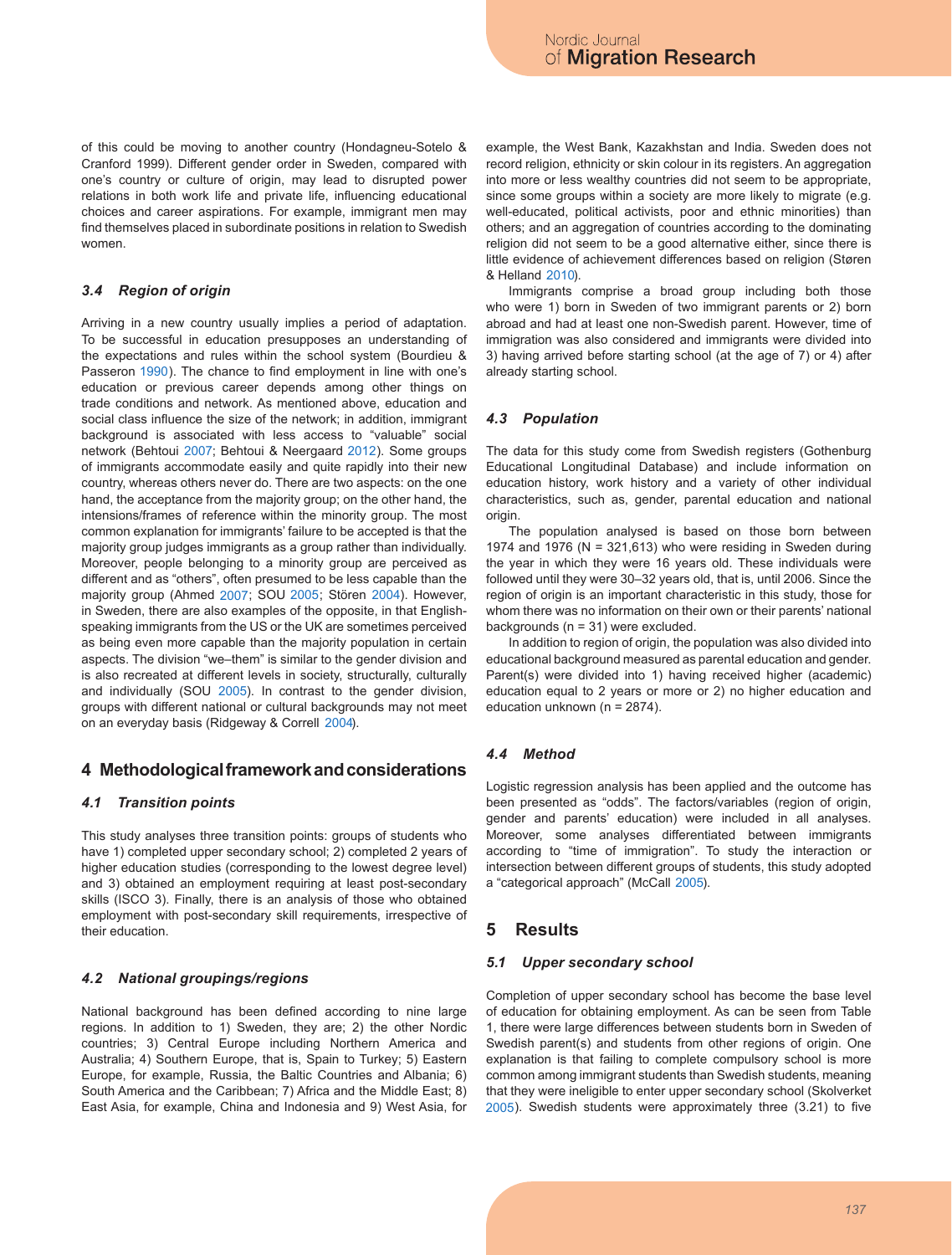| <b>Regions</b>  | <b>Numbers</b> | Men less-schooled<br>home background | Men academic home<br>background | Women less-schooled<br>home background | Women academic<br>home background |
|-----------------|----------------|--------------------------------------|---------------------------------|----------------------------------------|-----------------------------------|
| Sweden          | 286,057        | $4.03*$                              | $4.97*$                         | $3.53*$                                | $3.21*$                           |
| Northern Europe | 10,710         | $2.04*$                              | $2.19*$                         | $1.61*$                                | $1.47*$                           |
| Central Europe  | 1,767          | $1.48*$                              | 1.43                            | $1.45*$                                | 1.02                              |
| Southern Europe | 6,120          | $1.61*$                              | 1.43                            | $1.44*$                                | 1.34                              |
| Eastern Europe  | 3,564          | $2.29*$                              | $2.67*$                         | $1.80*$                                | $1.70*$                           |
| South America   | 3,498          | $1.36*$                              | 1.22                            | $1.32*$                                | $0.92*$                           |
| Africa          | 3,246          | и                                    | 1                               |                                        | 1                                 |
| East Asia       | 2,992          | $2.13*$                              | $2.23*$                         | $2.35*$                                | $1.95*$                           |
| West Asia       | 3,628          | $1.86*$                              | $2.33*$                         | $2.00*$                                | $1.75*$                           |

*Table 1. Odds for completing upper secondary school (based on n = 321,582)*

Notes : \*p ≤ 0.05.

(4.97) times more likely to complete upper secondary school when compared with students with African backgrounds. Students with backgrounds in the Nordic neighbour countries (Northern Europe) did not stand out as particularly favoured compared with other immigrants. This is an unexpected result considering the similarity of cultures and shared languages with Denmark and Norway (with minor pronunciation and spelling differences), but nevertheless also seen in other studies (Jonsson & Rudolphi 2011). Women's likelihood of completing upper secondary school was less influenced by region of origin than it was for their male counterparts. Women of African or Asian background were more likely (17–22%) to complete upper secondary school than their male counterparts (results not shown). It seems as though there is a general requirement for women to be hard working and conscientious (that is, women need to compensate by hard work, since they are perceived as less competent than men, Hirdman 2003; Ridgeway & Correll 2004) or it becomes general in Swedish society. Perhaps some of the immigrant women perceived that the gender order in Sweden offers other or better options than they would have experienced elsewhere, while some men feel the contrary is true. Possibly, these expectations on women irrespective of their background help them to complete this "lowest" level of education. Focusing on the influence of parental education, having academically educated parents doubled the odds of completing upper secondary school in nearly all regional groups.

Looking at immigrants and considering time of immigration (that is, controlling for the time at which they began school), the results (not displayed) showed that having immigrated before starting school improved the odds of completing upper secondary school more than twofold for students from less schooled home backgrounds, whereas the difference was lower among those with academically educated parents. Parental higher education seemed to buffer some of the difficulties experienced by the recently immigrated.

#### *5.2 Higher education*

The next step on the educational "ladder" shows the odds of completing 2 years of higher education studies. Two years was chosen as a dividing line rather than degrees completed, since there are a considerable proportion of students (26 % of this population) who never complete all of the single courses that make up a degree, or who never collect their final degrees (HSV 2011). The population in these analyses was reduced to include those who had completed upper secondary school. Differences due to region of origin were less in this selected population (Table 2). Again, it can be noted that having shared cultures, and to some extent shared languages, did not improve the odds of students from Sweden's neighbouring countries compared with other immigrants. Since gender and parental education are already considered in the analyses, an explanation might be sought in migration back and forth between the neighbouring countries due to trading conditions and facilitated by the absence of requirements to hold a residence permit (SCB & Nilsson 2004). Inspired by Ogbu's (1998) research in the USA, another tentative explanation could be that Northern Europeans are more likely to hold short-term goals and are therefore less likely to encourage their children to invest in education.

With regard to gender, only a small difference could be seen, particularly small among students from less-schooled backgrounds. An explanation can be found in the structure of the educational system. Education leading to the vocational trades, traditionally occupied by working class men, is offered at upper secondary schools. For example, this includes construction, electricity or vehicle repair and maintenance. However, most of the trades/semi professions usually occupied by women are provided through higher education. This means that women, irrespective of social class, have to undertake higher education in order to get a job with "decent" terms of employment, whereas men can enter the labour market after upper secondary school (Berggren 2008). Thus, Swedish men from lessschooled backgrounds are much less likely to pursue higher education studies, leading to reduced variability within this group. Gender difference was smaller among students with West Asian, Central European (including North American and Australian background) and Eastern European (including Russian) backgrounds (results not shown). On the other hand, the gender difference was largest among students with South American or Caribbean backgrounds; the odds of women from these backgrounds of completing 2 years of tertiary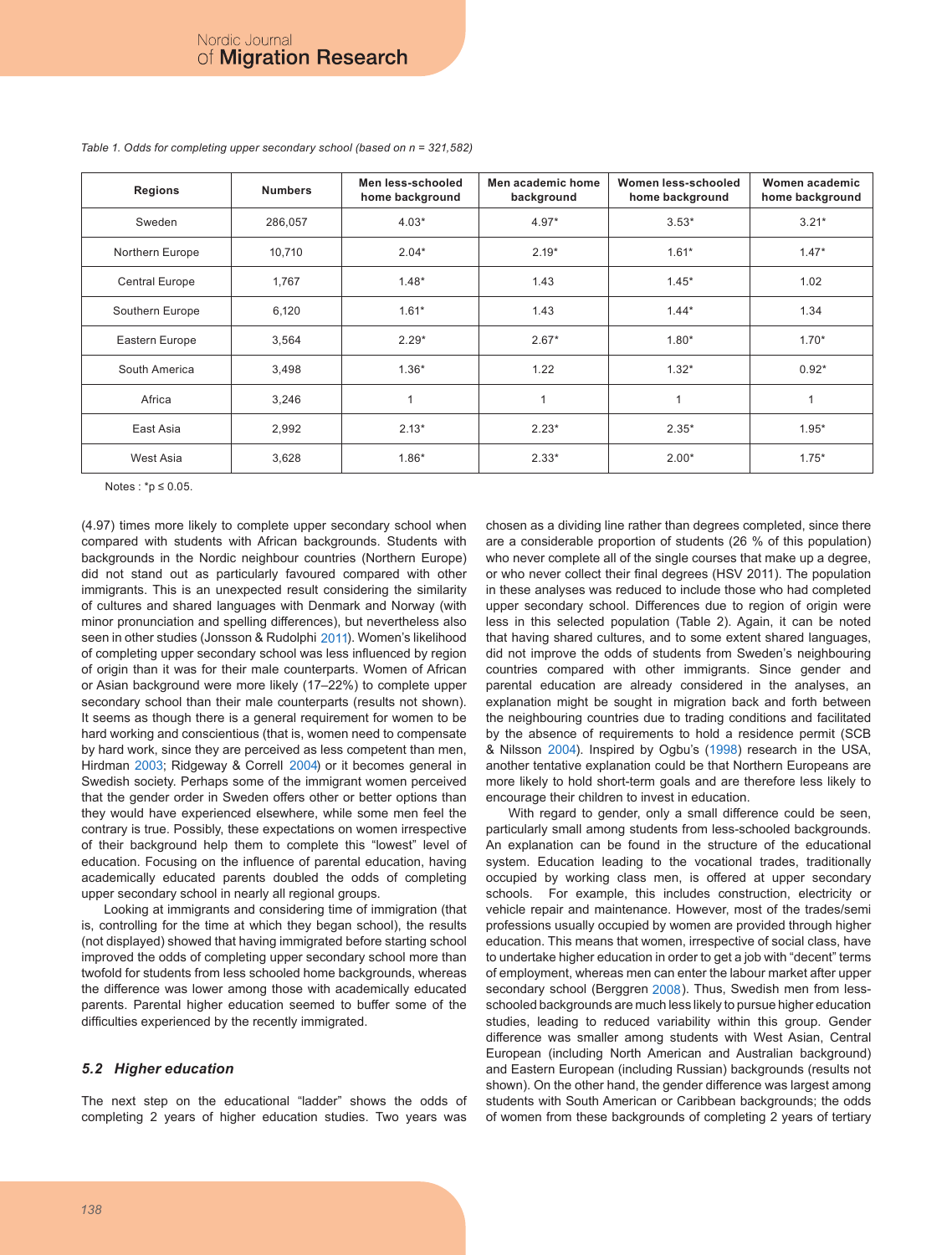| <b>Regions</b>        | <b>Numbers</b> | Men less-schooled<br>home background | Men academic home<br>Women less-schooled<br>background<br>home background |         | Women academic<br>home background |
|-----------------------|----------------|--------------------------------------|---------------------------------------------------------------------------|---------|-----------------------------------|
| Sweden                | 247,172        | $1.25*$                              | $2.77*$                                                                   | $1.69*$ | $1.98*$                           |
| Northern Europe       | 7,870          | $0.81*$                              | $1.61*$                                                                   | 1.09    | 1.07                              |
| <b>Central Europe</b> | 1,241          | $1.45*$                              | $2.49*$                                                                   | $1.42*$ | $1.62*$                           |
| Southern Europe       | 4,210          | 1.05                                 | 1.58                                                                      | 1.07    | 0.99                              |
| Eastern Europe        | 2,770          | $1.49*$                              | $2.68*$                                                                   | $1.54*$ | $1.64*$                           |
| South America         | 2,376          | $0.73*$                              | 0.75                                                                      | 0.99    | 0.72                              |
| Africa                | 1,952          |                                      | $\mathbf{1}$                                                              | 1       | $\mathbf 1$                       |
| East Asia             | 2,349          | $1.53*$                              | 1.10                                                                      | $1.67*$ | 0.88                              |
| West Asia             | 2,780          | $1.95*$                              | 1.37                                                                      | $1.83*$ |                                   |

*Table 2. Odds for completing 2 years higher education studies (based on n = 272,720)*

Notes: \*p ≤ 0.05.

studies were 80% higher than for their male counterparts, and this was when controlling for parents' educational backgrounds.

At this level of education, parental education is the most important factor. There was a two to three times higher likelihood that students with an academic family background would complete 2 years of tertiary education compared with those from less schooled backgrounds. This was a general result, except for Asians where the difference was only 20–35% (results not shown). That is, Asian parents, irrespective of educational level, seemed to be proeducation, which corresponds well with the results from studies in other countries (Abada & Tenkorang 2009; Pearce 2006; Yamamoto & Holloway 2010). Moreover, as can be seen from Table 2, students of both genders from academic family backgrounds from Central and Eastern Europe (including Russia, Northern America and Australia) also completed higher education at similar rates to Swedish students, whereas students from African and South American backgrounds were least likely to complete higher education. This study cannot answer "why"; therefore, there is a need to turn to other studies in the search for explanations for the group differences that appear in this study. Studying and being awarded a degree could be perceived as one way of "making it" (Ogbu 1987) or an example of social reproduction (Bourdieu & Passeron 1990). However, students with African and South American backgrounds seemed less likely to hold this as true (Ogbu 2004; Suarez-Orozco 1987; Yamamoto & Holloway 2010). One aspect of this could be that in some South American countries, social mobility is highly dependent on family networks and less on meritocracy (Suarez-Orozco 1987), making those such backgrounds less inclined to pursue studies. Perhaps, they are considering moving back home and therefore do not invest in a Swedish education or they may not consider the quality of Swedish education to be as good as elsewhere (Ogbu 1987).

As could be expected, among those who successfully completed Swedish upper secondary school, the negative effect of having immigrated after starting school had almost vanished. It was only among students with less schooled parents that immigration before starting school still had a slight positive influence (~20%, results not shown).

#### *5.3 Labour market*

When the tertiary educated entered the labour market, the influence of region of origin was not evident among students with academically educated parents, but it was among the less schooled, among whom Swedishness turned out to be an asset, almost doubling the odds (72–91%, Table 3) to the advantage of Swedes. East Asian women from academic backgrounds were least successful in obtaining matching employment. Unfortunately, this study cannot answer "why" this group is particularly disadvantaged; it is only possible to raise conceivable explanations that have also emerged in other studies, such as the types of education these students have chosen or that they have not been individually judged, especially not women wearing veils (Akhavan et al. 2004). However, these explanations are tentative and the analyses do not reveal why this group stands out as being different.

There were few differences within the immigrant group (results not shown). The time of immigration reappeared as an influencing factor, particularly among men from less-schooled family backgrounds. For them, it was an advantage to have immigrated before starting school; it improved their odds of obtaining employment with post-secondary skill requirements by almost 60%. Having immigrated before starting school may imply that they were second-generation immigrants, and that their parents had had time to become established in the labour market and could be of some help in finding employment through networks (Behtoui 2007; Bourdieu 1977). This is an important asset in the private sector in which a majority of men are employed. The reason for the absence of comparative differences within the group of immigrant women may be that they are more likely to have studied education or health care professions that lead to jobs in the public sector associated with a licence that provides a hedge against competition (Berggren 2011, Collins 1979). Comparing women and men from different regions of origin, West Asian women were more likely to have obtained matching employment (48%) than their male counterparts (results not shown). This study cannot provide any explanations for this gender difference. However, explanations originating from gender theory and earlier research could lead to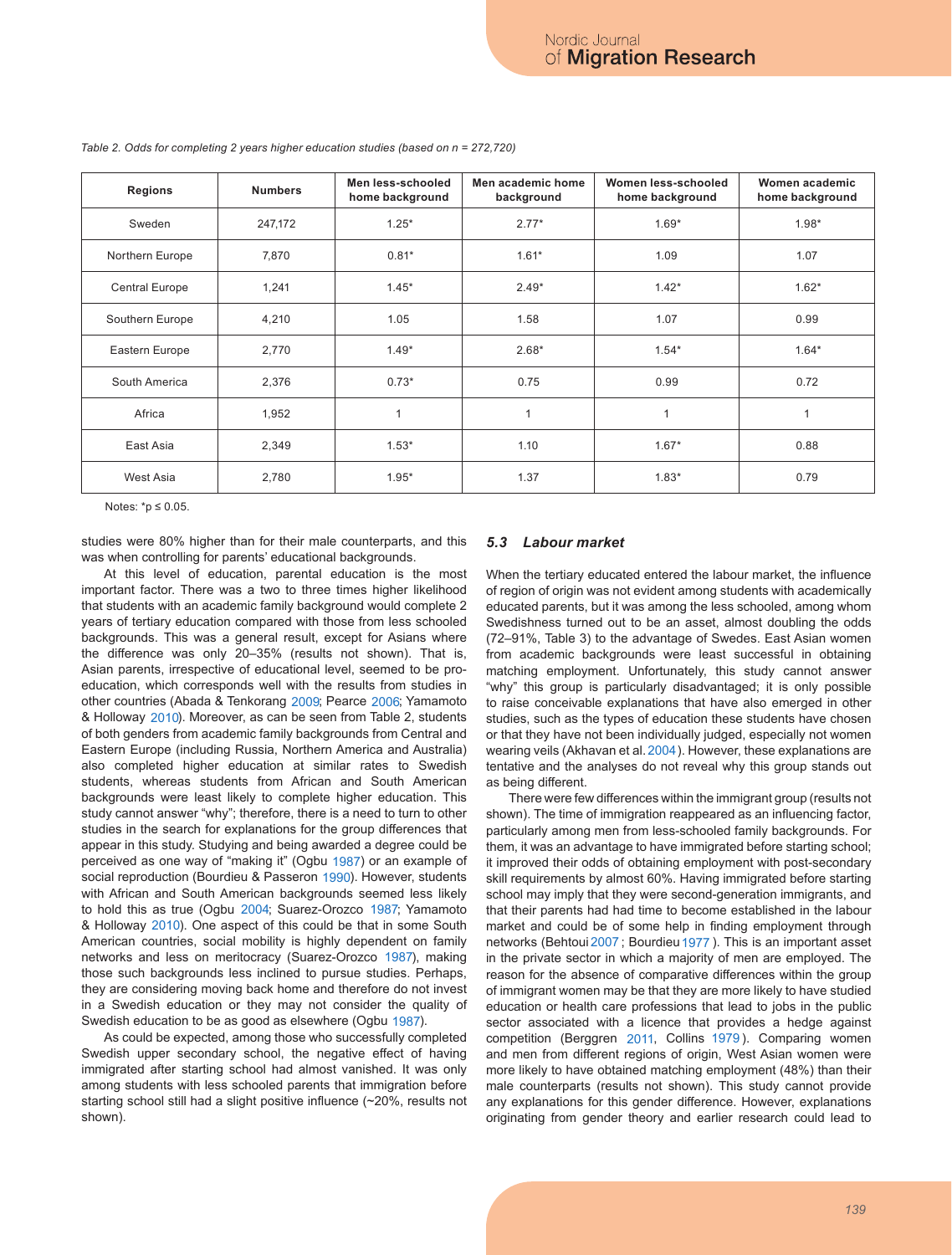| <b>Regions</b>        | <b>Numbers</b> | Men less-schooled<br>home background | Men academic home<br>Women less-schooled<br>background<br>home background |              | Women academic<br>home background |
|-----------------------|----------------|--------------------------------------|---------------------------------------------------------------------------|--------------|-----------------------------------|
| Sweden                | 87,610         | $1.91*$                              | 1.04                                                                      | $1.72*$      | 1.44                              |
| Northern Europe       | 1,749          | 1.32                                 | 0.77                                                                      | 1.17         |                                   |
| <b>Central Europe</b> | 428            | 1.56                                 | 1.07                                                                      | 1.50         | 1.37                              |
| Southern Europe       | 905            | $1.63*$                              | 0.51                                                                      | 1.46         | 0.75                              |
| Eastern Europe        | 940            | 1.16                                 | 0.89                                                                      | 0.92         | 0.87                              |
| South America         | 513            | 0.97                                 | 0.74                                                                      | 0.96         | 1.27                              |
| Africa                | 424            | 1                                    | $\mathbf 1$                                                               | $\mathbf{1}$ |                                   |
| East Asia             | 700            | 1.08                                 | 0.64                                                                      | 1.27         | $0.59*$                           |
| West Asia             | 866            | 1.01                                 | 0.66                                                                      | 1.40         | 0.99                              |

*Table 3. Odds for obtaining employment with post-secondary skill requirements (based on n= 94,135)*

Notes: \*p ≤ 0.05.

explanations pointing at gendered educational choices and perhaps also at the comparatively gender-equal Swedish society, where men coming from West Asia may experience a loss of status, particularly relative to women. This is a loss that may lead to an oppositional attitude (Archer & Yamashita 2003; Ogbu 1992), which could prevent some groups of men from doing what is best suited or expected. An example could be difficulties in accepting women in management positions.

Looking at parental education and region of origin, academically educated parents seemed to be of extra value for the tertiary educated with an African or South American background. This group had about a 70–80% higher likelihood of obtaining employment with post-secondary skill requirements for the tertiary educated in relation to their fellow students with less-schooled home backgrounds (results not shown). Inspired by the research of Bourdieu (1984), it is possible that there are similarities among people coming from well-educated family backgrounds. They behave or express themselves in ways that improve the odds of obtaining employment.

This is a very coarse estimation of how well different groups of students become established within the labour market. The study only considers one aspect of skill level and nothing about specialisation. There are also large differences within "skilled employment" that, among other things, includes large income differences, an aspect that has not been considered in this study.

#### *5.4 Final outcome*

A summary of the effects of all influencing factors, including those we do not know anything about, is shown. These descriptive statistics show how different groups transferred and manoeuvred through the educational system and into the labour market. What has not been considered in the previous analyses are the "alternative routes" to continue education or to positions in the labour market. There were, for example, several other entrance quotas to higher education other than the direct transition from upper secondary school that was described earlier. Examples of alternative entrance paths include the possibility of supplementing inadequate or insufficient grades from upper secondary school through mature aged education or to enter via the Swedish Scholastic Assessment Test (Berggren 2007). Alternative entry points to employment also exist, such as for those individuals who have pursued higher education studies abroad, or who have had the possibility to establish a career in the workplace and therefore have been able to occupy positions for which they are formally underqualified (Alpin, Shackleton & Walsh, 1998; Oscarsson & Grannas 2002).

Table 4 shows descriptive statistics. Percentages are calculated in relation to the numbers of individuals in the same category in the total population. Column III shows the differences between the percentages in Columns I and II, while Column V shows the difference between Columns II and IV.

Starting with Column I, students with academically educated parents and Swedes were more likely to complete upper secondary school (both- categories were above 85%). Individuals originating from Africa and those who had immigrated after starting school were the least likely, with only approximately 60% of them completed upper secondary school. On the whole, there were no gender differences.

Column II shows that more than 50% of students with academically educated parents completed at least 2 years of tertiary studies. Women, Swedish students and students from Eastern European countries (including Russia) were other categories of individuals quite likely to complete tertiary studies (30–36%). This column includes all students who have completed 2 years of tertiary studies, as well as those who have chosen an "indirect" path to higher education. The differences in percentage units in Column III, can be understood as lack of interest, support or provide confidence to continue studying among those who had completed upper secondary school. (At this time, there were several options for supplementing grades and subjects in order to become eligible and to compete for a higher education study place.) The higher the difference in percentage units, the lower the likelihood of pursuing tertiary studies. Men and students from less-schooled and Northern European backgrounds belonged to the "least likely" group. So far, these results correspond with the previous analyses conducted in this study.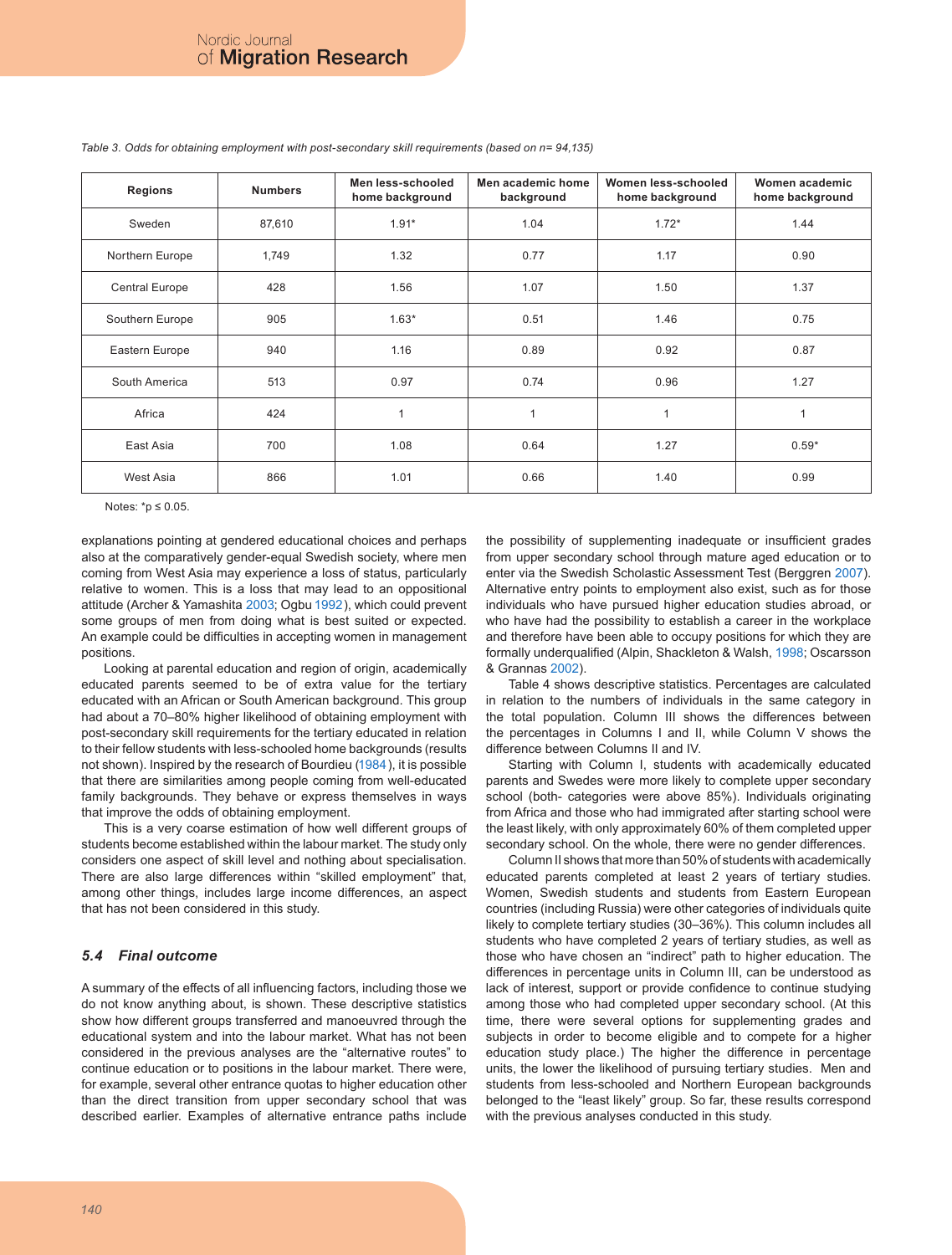| Categories           | <b>Completed upper</b><br>secondary school | Completed ≥2 years of HE |             | Obtained a job with skill requirements corresponding<br>to ≥2 years of post-secondary education |             |  |
|----------------------|--------------------------------------------|--------------------------|-------------|-------------------------------------------------------------------------------------------------|-------------|--|
|                      | $\%$                                       | $\%$                     | Diff unit % | $\%$                                                                                            | Diff unit % |  |
|                      |                                            | $\mathbf{H}$             | III         | IV                                                                                              | $\vee$      |  |
| Women                | 84.8                                       | 36.0                     | 48.8        | 40.3                                                                                            | 4.3         |  |
| Men                  | 84.9                                       | 27.2                     | 57.7        | 40.1                                                                                            | 12.9        |  |
| Academic parents     | 90.5                                       | 51.5                     | 39.0        | 56.6                                                                                            | 1.1         |  |
| Non-academic parents | 82.3                                       | 22.7                     | 59.6        | 33.0                                                                                            | 10.3        |  |
| Sweden               | 86.4                                       | 32.8                     | 53.6        | 41.8                                                                                            | 9.0         |  |
| Northern Europe      | 73.4                                       | 18.1                     | 55.3        | 25.5                                                                                            | 7.4         |  |
| Central Europe       | 70.2                                       | 28.1                     | 42.1        | 34.0                                                                                            | 5.9         |  |
| Southern Europe      | 68.8                                       | 16.7                     | 52.1        | 24.6                                                                                            | 7.9         |  |
| Eastern Europe       | 77.7                                       | 30.4                     | 47.3        | 35.4                                                                                            | 5.0         |  |
| South America        | 67.9                                       | 16.3                     | 51.6        | 24.1                                                                                            | 7.8         |  |
| Africa               | 60.1                                       | 14.7                     | 45.4        | 20.6                                                                                            | 5.9         |  |
| East Asia            | 78.5                                       | 25.9                     | 52.6        | 31.4                                                                                            | 5.5         |  |
| West Asia            | 76.6                                       | 27.7                     | 48.9        | 31.3                                                                                            | 3.6         |  |
| Immigrated <7 years  | 76.0                                       | 21.9                     | 54.1        | 29.7                                                                                            | 7.8         |  |
| Immigrated >7 years  | 60.7                                       | 17.8                     | 42.9        | 20.5                                                                                            | 2.7         |  |

#### *Table 4. Summarised effects, per cent calculated from total population*

Column IV shows the labour market position. Overall, it seems as if all groups/categories had been successful in the labour market, with more of them having obtained positions with "skill requirements corresponding to ≥2 years of post-sec" than having "completed ≥2 years of HE". An explanation for this positive outcome is probably that this category, developed by Statistics Sweden, includes postsecondary education other than higher education (SCB 1998).

Among students with academically educated parents, almost 60% had obtained jobs with post-secondary school requirements (Column IV). This was an expected result, considering the dependence on formal education that privileged groups in society share in order to reproduce their status (Arnot, David & Weiner 1999; Bourdieu & Passeron 1990). What is of greater interest, is the similarity between women and men, who were equally likely to hold positions requiring post-secondary education. These were the labour market outcomes despite men's lower formal educational qualifications. It is unlikely that such a large percentage of men would have obtained the educational qualifications elsewhere (e.g. other post-secondary school education or tertiary studies abroad) to be able to match such positions. It is more likely that they established their careers in the workplace, or accessed the labour market through networks and have managed to obtain positions for which they are underqualified for, from a strict meritocratic point of view (Alpin, Shackleton & Walsh 1998; Behtoui & Neergaard 2012; Oscarsson & Grannas 2002).

Column V shows the differences in percentage units between Columns II and IV. A low percentage unit can be interpreted as a higher dependence on the educational system, and a high percentage unit can be interpreted as a higher dependence on social networks (here measured as parents' education and Swedishness). However, a low percentage unit (1%) can also be understood as an obvious choice of higher education studies, such as among students coming from an academic background. They are dependent on the educational system to obtain desirable positions in society, but those coming from affluent backgrounds and those with appropriate networks also need a higher education degree to justify their careers (Bourdieu 1977, 1984). Small differences between formal education and position can also be found among women (4%). What did not appear as clearly in the earlier step-by-step analysis was that a majority of men seem not to need higher education in order to obtain positions on the same skill level as a majority of women do. We know from the previous research that men who have completed education at the secondary level sometimes earn more than women who have completed a traditional female semi-professional education at the tertiary level (Ljunglöf & SACO 2011). However, we did not know how such a large proportion of men could make such a "jump", skipping tertiary education and still ending up in positions at similar skill levels as women with tertiary qualifications.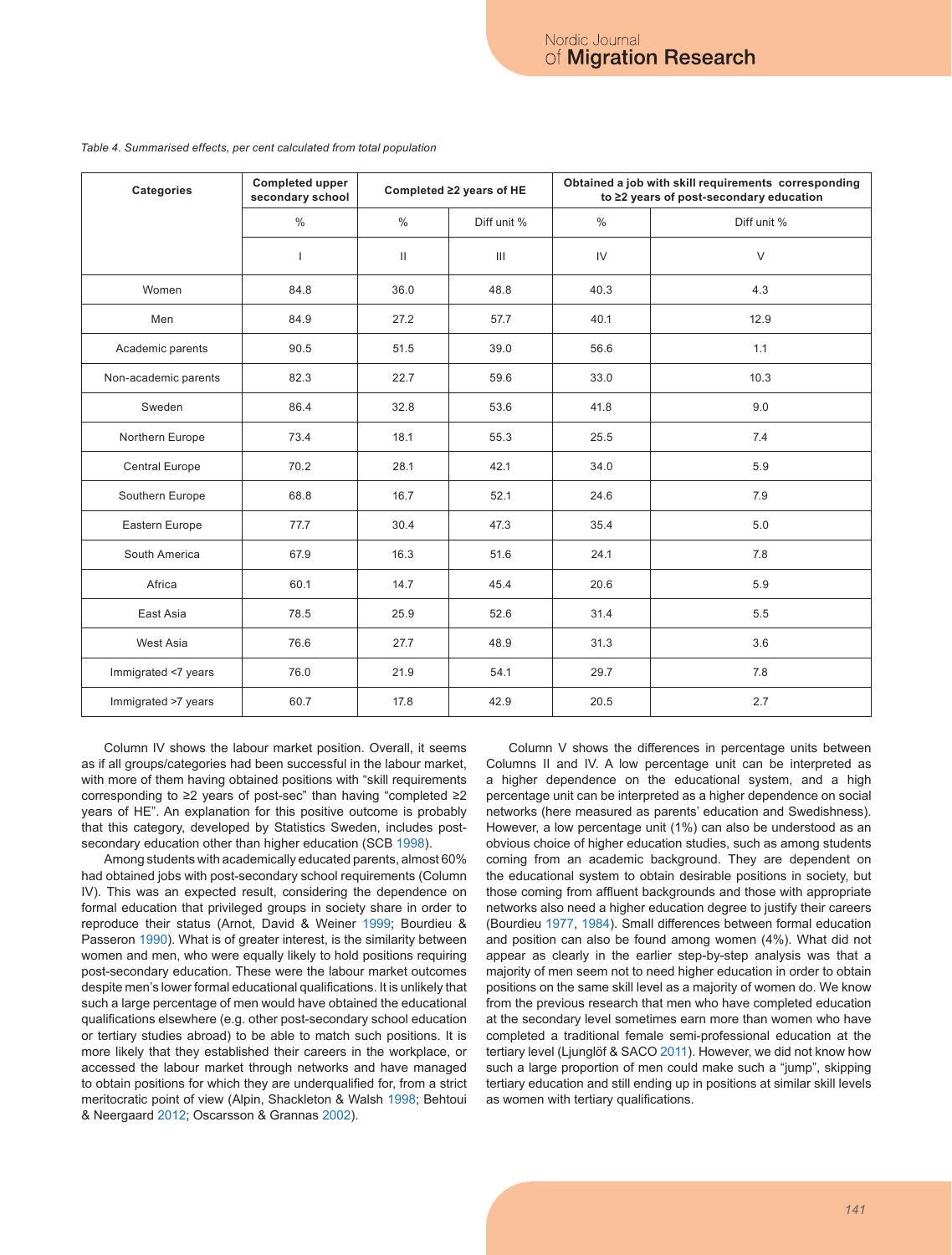# **6 Summary and discussion**

In the transition from higher education to the labour market, results demonstrated that social structures continued to play a role, but to a lesser extent. Higher education qualifications do not level out the differences for all groups of students. Immigrant students from less-schooled backgrounds and those who had immigrated after starting school were least likely to obtain positions that required post-secondary education. This can be understood as a remaining disadvantage of having less support from the types of social networks that could be provided by academically educated parents and parents who have been established in Swedish society for a longer time. Support from academically educated parents seemed to be most important for students from South American and African backgrounds when entering the labour market.

With regard to gender, higher education did level out inequalities in the labour market in the sense that it helped women to obtain positions at corresponding skill levels to those obtained by men without higher education. Studying gender and different regions of origin, tertiary educated women from the western parts of Asia (e.g. the West Bank, Iran and Pakistan) were particularly more successful in the labour market compared with their male counterparts. Further studies could ascertain, if the differences can be explained by these women's educational choices and/or by their greater ability or wish to assimilate into Swedish society.

These small remaining differences in the labour market were preceded by a much larger selection process taking place during the years spent in the educational system. Students of African and South American backgrounds did not transfer to a higher level of education, and as expected, those who immigrated after starting

school. The results suggest that compulsory school needs to support these groups of students in ways other than these used today. However, once students from these regions had passed the first obstacle, that is, completing the secondary level, they did not stand out as disadvantaged at the next stage. The likelihood of completing 2 years of tertiary study became more dependent on parental education than on region of origin. Students with a West Asian background followed by students with East European and East Asian backgrounds seemed to be the groups most likely to use the formal educational system, or to be most dependent on it, for obtaining positions in the labour market with post-secondary requirements.

After students have completed secondary education, Swedish higher education not only continues to provide a sorting mechanism for individuals on the basis of parental education but it also levels out gender differences and, to some extent, regional differences. When entering the labour market, the gender equalising educational effect seems to be erased. The Swedish labour market favours Swedish men, foremost. Social class background (measured here by parental education) does play a role, but not as much as it did in education.

**Dr Caroline Berggren** is a researcher at the Department of Education and Special Education, University of Gothenburg, Sweden. She is currently working on a project entitled: 'Gender and class perspectives on students' choice of higher education institutions and graduates choice of job.' Recently published articles are: 'Transition of Higher Education Graduates to the Labour Market', in *Journal of Higher Education Policy*, and 'Management and Gender Equality Policies in Swedish Higher Education', in *Journal of Education and Work*.

#### **References**

Abada, T & Tenkorang, EY 2009, 'Gender differences in educational attainment among the children of Canadian immigrants', *International Sociology,* vol. 24, no. 4, pp. 580–608. DOI: 10.1177/0268580909334503

- Acker, J 1990, 'Hierarchies, jobs, bodies: a theory of gendered organizations', *Gender and Society,* vol. 4, no. 2, pp. 139–158. DOI:10.1177/089124390004002002
- Ahmed, S 2007, 'A phenomenology of whiteness', *Feminist Theory,*  vol. 8, no. 2, pp.149–168. DOI: 10.1177/1464700107078139
- Akhavan, S, Bildt, CO, Franzén, EC & Wamala, S 2004, 'Health in relation to unemployment and sick leave among immigrants in Sweden from a gender perspective', *Journal of Immigrant Health,* vol. 6, no. 3, pp. 103–118,
- Alpin, C, Shackleton, JR & Walsh, S 1998, 'Over- and undereducation in the UK graduate labour market', *Studies in Higher Education,*  vol. 23, no. 1, pp. 17–34, DOI: 10.1080/03075079812331380462
- Archer, L& Yamashita, H 2003, 'Theorising inner-city masculinities: 'race', class, gender and education', *Gender and Education,* vol. 15, no. 2, pp. 115–132, DOI: 10.1080/09540250303856
- Arnesen, A-L, Lahelma, E & Öhrn, E 2008, 'Travelling discourses on gender and education: the case of boys' underachievement', *Nordisk Pedagogik,* vol. 28, no. 1, pp. 1–14.
- Arnot, M, David, M & Weiner, G 1999, *Closing the gender gap: postwar education and social change*, Polity, Cambridge.
- Behtoui, A 2007, 'The distribution and return of social capital: evidence from Sweden', *European Societies*, vol. 9, no. 3, pp. 383–407, DOI: 10-1080/146166907
- Behtoui, A & Neergaard, A 2012, 'Social capital, status and income attainment in the workplace', *International Journal of Sociology and Social Policy*, vol. 32, no.1/2, pp. 42–55, DOI:10.1108/01443331211201752
- Berggren, C 2007, 'Broadening recruitment to higher education through the admission system: gender and class perspectives', *Studies in Higher Education,* vol. 32, no. 1, pp. 97–116, DOI: 10.1080/03075070601099499
- Berggren, C 2008, 'Horizontal and vertical Differentiation within higher education – gender and class perspectives', *Higher Education Quarterly,* vol. 62, no. 1–2, pp. 20–39, DOI: 10.1111/j.1468- 2273.2008.00381.x
- Berggren, C 2011, 'Transition of higher education graduates to the labour market', *Journal of Higher Education Policy and Management,* vol. 33, no. 2, pp. 91–100, DOI: 10.1080/1360080X.2011.550031
- Bourdieu, P 1977, 'Cultural reproduction and social reproduction' in *Power and Ideology in Education*, eds J Karabel & AH Halsey, Oxford University Press, New York, pp. 487–511.
- Bourdieu, P 1984, *Distinction: a social critique of the judgement of taste,* Routledge & Kegan Paul, London.
- Bourdieu, P & Passeron, JC 1990, *Reproduction in education, society, and culture,* 2 ed. Sage in association with Theory Culture & Society Dept. of Administrative and Social Studies Teesside Polytechnic, London, Newbury Park, CA.
- Börjesson, M 2007, 'Det svenska högskolefältet anno 1998' in *Expansion och kontraktion: Utmaningar för högskolesystemet*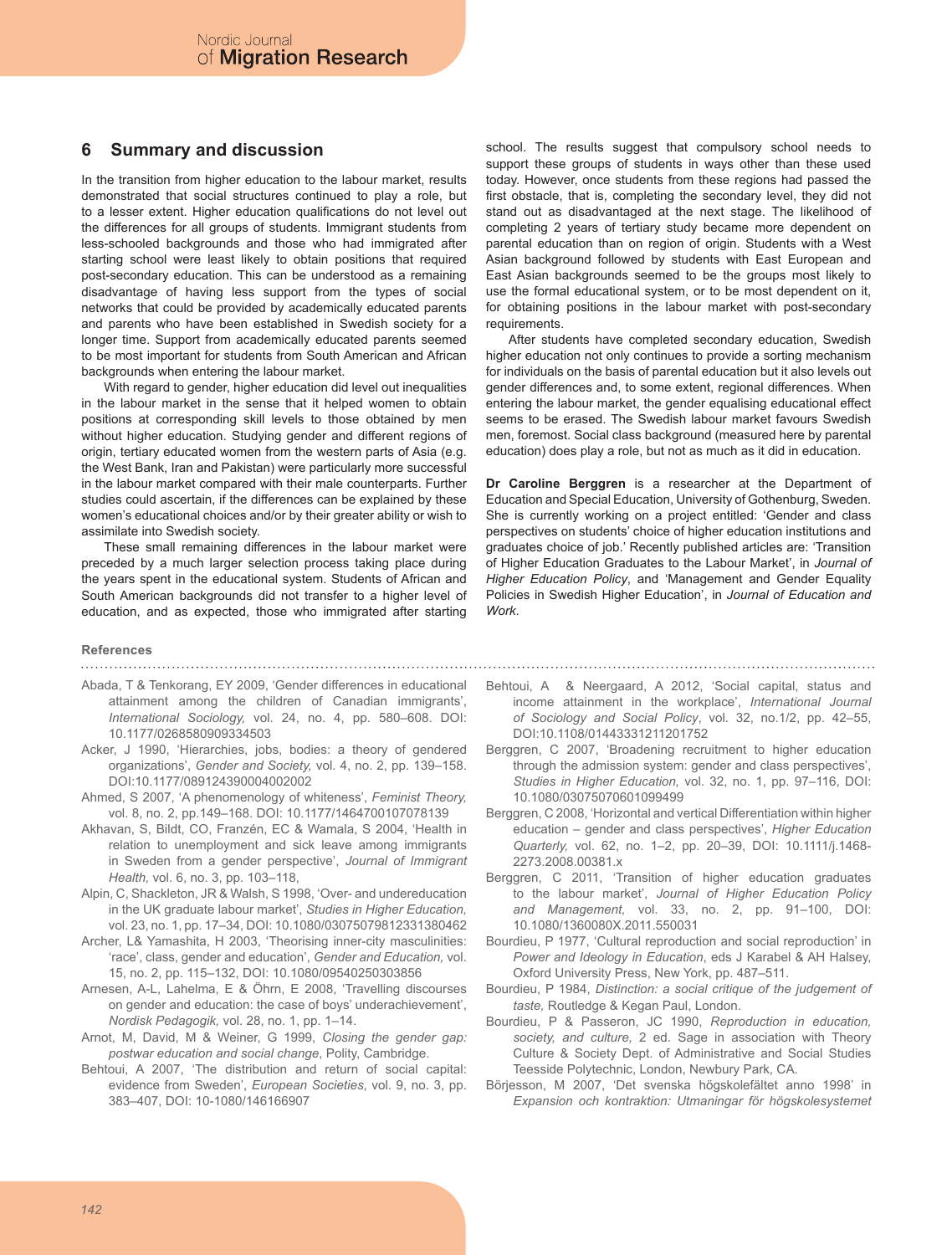*och utbildningsforkare [Expansion and contraction: challenges for the higher education system and for educational researchers]*, eds B Askling, R Foss Lindblad & G-B Wärvik, Vetenskapsrådet, Stockholm, pp. 60–71.

- Collins, R 1979, *The credential society: an historical sociology of education and stratification,* Academic Press, New York.
- Fuchs Epstein, C 1999, 'Similarity and difference: the sociology of gender distinctions' in *Handbook of the Sociology of Gender*, ed J Saltzman Chafetz, Kluwer, New York, pp. 45–61.
- Hirdman, Y 2003, *Genus: om det stabilas föränderliga former [Gender: about the changing faces of stability],* Liber, Malmö, Sweden.
- Hjerm, M 2002, *Ett förlorat 1990-tal: invandrares situation på den svenska arbetsmarknaden under perioden 1990*–*1996 [A lost 20th century: immigrants*' *situation on the Swedish labour market during the period 1990*–*1996],* Integrationsverket. Available from: <http://www.mkc.botkyrka.se/biblioteket/Publikationer/ forlorat90.pdf>. [Last accessed 21.09.2012].
- Hondagneu-Sotelo, P & Cranford, C 1999, 'Gender and migration' in *Handbook of the sociology of gender*, ed J Saltzman Chafetz, Kluwer, New York, pp.105–126.
- HSV 2008, *Women and men in higher education,* Swedish National Agency for Higher Education, Stockholm, Report no. 2008:48 R.
- HSV 2011, *Swedish universities & university colleges: short version of annual report 2011,* Swedish National Agency for Higher Education, Stockholm, Report no. 2011:15 R.
- Hyde, JS 2005, 'The gender similarities hypothesis', *American Psychologist,* vol. 60, no. 6, pp. 581–592, DOI: 10.1037/0003- 066X.60.6.581
- Härnqvist, K 1958, *Beräkning av reserver för högre utbildning [Estimations of reserves of ability for higher education]*, Stockholm: Ecklesiastikdepartementet [the Ministry of Education and Ecclesiastical Affairs], Report no. 1958:11.
- Jonsson, JO & Rudolphi, F 2011, 'Weak performance strong determination: school achievement and educational choice among children of immigrants in Sweden', *European Sociological Review,* vol. 27, no. 4, pp. 487–508, DOI: 10.1093/esr/jcq021
- Kilpi-Jakonen, E 2012, 'Does Finnish educational equality extend to children of immigrants? ', *Nordic Journal of Migration Research,*  vol. 2, no. 2, pp. 167–181, DOI: 10.2478/v10202-011-0039-4
- Lindberg, L, Riis, U & Silander, C 2011, 'Gender equality in Swedish higher education: Patterns and shifts', *Scandinavian Journal of Educational Research,* vol. 55, no. 2, pp. 165–179, DOI: 10.1080/00313831.2011.554697
- Ljunglöf, T & SACO 2011, *Lönsamma studier? Livslönerapport 2011 [Profitable studies? Aggregate Lifetime Salary Report 2011]*. SACO [The Swedish Confederation of Professions]. Available from: <http://www.saco.se/Global/Dokument/Trycksaker/ Rapporter/2011 Lonsamma studier.pdf>. [Last accessed 21.09.2012].
- Lundqvist, C 2005, *Karriärvägar för ungdomar med utländsk bakgrund [Career patterns for adolescents with foreign background]*. Sweden, Norrköping: Integrationsverket. Available from: <http://www.mkc.botkyrka.se/biblioteket/Publikationer/ ri2005/bilagor/2006-508.pdf>. [Last accessed 26.02.2013].
- Marklund, S & Bergendal, G 1979, *Trends in Swedish educational policy*, The Swedish Institute, Stockholm.
- McCall, L 2005, 'The complexity of intersectionality', *Signs: Journal of Women in Culture and Society,* vol. 30, no. 3, pp. 1771–1800, DOI:10.1086/426800
- Moi, T 1991, 'Appropriating Bourdieu: feminist theory and Pierre

Bourdieu's sociology of culture', *New Literary History,* vol. 22, no. 4, pp. 1017–1049

- Norden 2012, *Nordic Statistical Yearbook*, Nordic Council of Ministers, Copenhagen. Available from: < http://www.norden. org/da/publikationer/publikationer/2012-001>. [Last accessed 26.02.2013].
- OECD 2010, *Equal opportunities? The labour market integration of the children of immigrants.* Available from: <*ec.europa.eu/ social/BlobServlet?docId=3734&langId=en>.* [Last accessed 26.02.2013].
- Ogbu, JU 1987, 'Variability in minority school performance: a problem in search of an explanation', *Anthropology and Education Quarterly,* vol. 18, no. 4, pp. 312–334.
- Ogbu, JU 1992, 'Adaptation to minority status and impact on school success', *Theory Into Practice,* vol. 31, no. 4, pp. 287–295, DOI: 10.1080/00405849209543555
- Ogbu, JU 1998, 'Voluntary and involuntary minorities: a culturalecological theory of school performance with some implications for education', *Anthropology and Education Quarterly,* vol.29, no. 2, pp. 155–188.
- Ogbu, JU 2004, 'Collective identity and the burden of "acting white" in black history, community and education', *The Urban Review,* vol. 36, no. 1, pp. 1–35, DOI: 10.1023/B:URRE.0000042734.83194. f6
- Oscarsson, E & Grannas, D 2002, 'Under- och överutbildning på 2000-talets arbetsmarknad [Under- and over-education in the labour market in the 21st Century] ' in *Utbildning, kompetens och arbete [Education, competence, and work]*, eds K. Abrahamsson, L Abrahamsson, T Björkman, P-E Ellström & J Johansson, Studentlitteratur, Lund, Sweden, pp. 63–92.
- Pearce, R R 2006, 'Effects of cultural and social structural factors on the achievement of white and Chinese American students at school transition points', *American Educational Research Journal,* vol. 43, no. 1, pp. 75–101, DOI: 10.3102/00028312043001075
- Ridgeway, CL 2009, 'Framed before we know it: how gender shapes social relations', *Gender & Society,* vol. 23, no. 2, pp. 145–160, DOI: 10.1177/0891243208330313
- Ridgeway, CL & Correll, SJ 2004, 'Unpacking the gender system. A theoretical perspective on gender beliefs and social relations', *Gender & Society,* vol. 18, no. 4, pp. 510–531, DOI: 10.1177/0891243204265269
- SCB 1998, *Standard för svensk yrkesklassificering SSYK [The Swedish standard classification of occupation)],*  Statistics Sweden. Available from: http://www.scb.se/Pages/ List\_\_\_\_259304.aspx. [Last accessed 21.09.2012].
- SCB 2008, Women and men in Sweden facts and figures 2008, Statistics Sweden. Available from: < http://www.scb.se/statistik/\_ publikationer/LE0202\_2008A01\_BR\_X10BR0801ENG.pdf>. [Last accessed 21.09.2012].
- SCB & Nilsson, Å 2004, *Efterkrigstidens invandring och utvandring [After world war immigration and emigration],* Statistics Sweden. Available from: *http://www.scb.se/statistik/\_publikationer/ BE0701\_1950I02\_BR\_BE51ST0405.pdf.* [Last accessed 21.09.2012].
- Similä, M 1994, 'Andra generationens invandrare i den svenska skolan [Second Generation Immigrants in the Swedish School]' in *Sorteringen i skolan [Sorting in School]*, eds R. Erikson & J O Jonsson, Carlssons, Stockholm, pp. 226-263
- Skolverket 2005, *Elever med utländsk bakgrund: En sammanfattande bild [Students with foreign background: a comprehensive picture]*, Fritzes, Stockholm, Report no. 75, 2004:545.